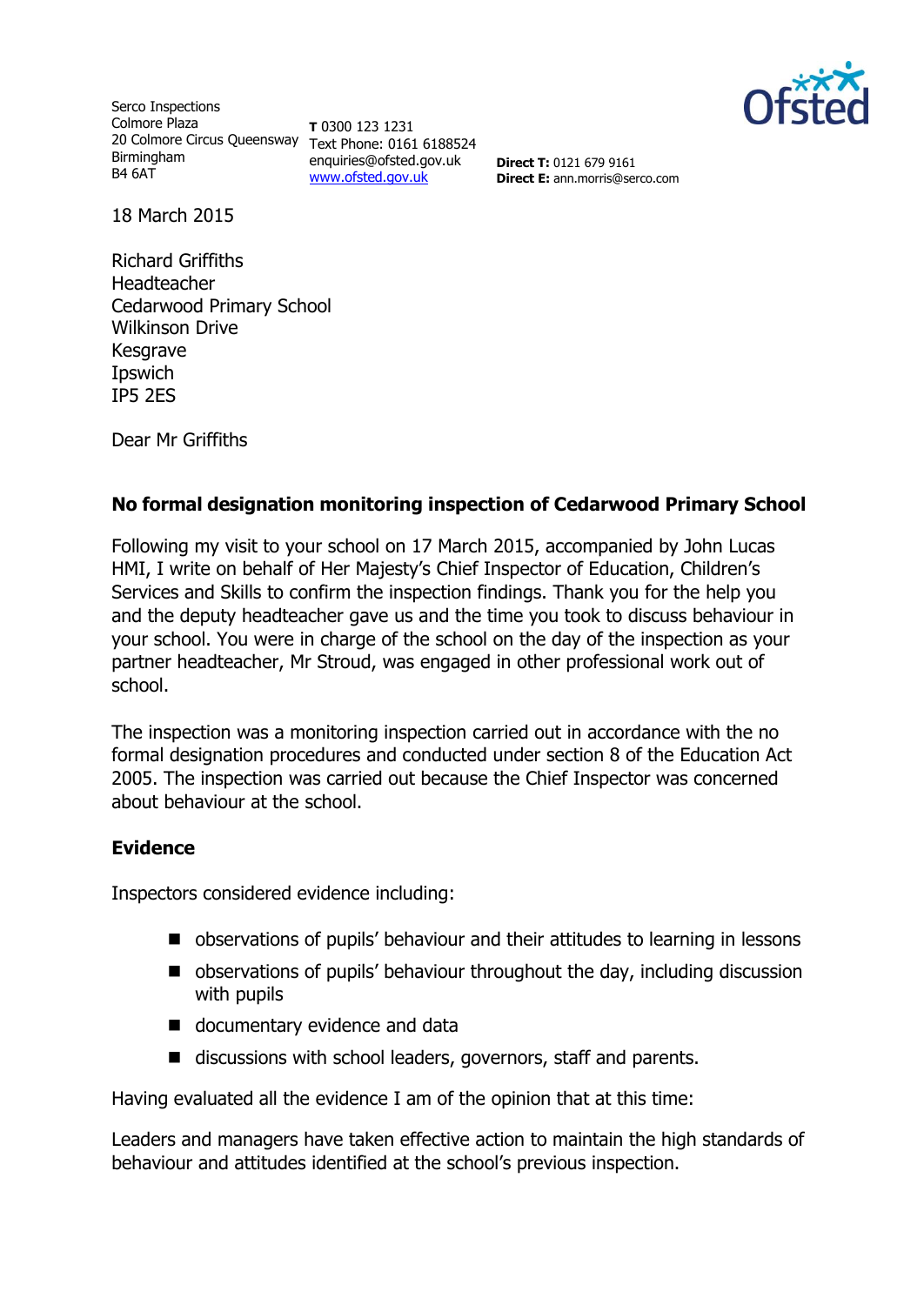# **Context**

This two-form-entry school is larger than average. There are three Year 6 classes due to a local bulge in pupil numbers for this year group only. Almost a third of Year 6 pupils are girls. There are more boys than girls in Reception and Year 1. The very large majority of pupils are White British or from other White heritages and the proportion of pupils who speak English as an additional language is below average. The percentage of disadvantaged pupils who are supported through additional government funding (pupil premium) is well below average. The proportion of disabled pupils and those who have special educational needs is also well below average. The school community is stable with very low mobility mid-year. Staffing is relatively stable; one deputy headteacher is on long-term sick leave and another teacher is on maternity leave. Mr Stroud is responsible for the day-to-day running of the school four days per week and you are responsible on the other day.

## **Behaviour and safety of pupils**

The behaviour and safety of pupils were judged good in the previous inspection and they still are. Last year, through regular monitoring of pupils' behaviour in lessons you and other senior leaders, including governors took the view that attitudes to learning could be even better. You introduced a programme across the school that emphasises positive behaviours for learning including ambition, attitude, responsibility and resilience. These, along with other key attributes for good learning, are reinforced through teachers' expectations in daily teaching. Displays and posters that are a feature in every classroom and in corridors, spell out the expectations for pupils' learning and behaviour. As a consequence, boys' and girls' attitudes to learning are strong in all classes.

Attendance is typically above average; the frequency of persistent absenteeism by individual pupils is below average and the rate of exclusions is average. At the start of the school day, pupils arrive calmly and come into school sensibly. In lessons, they respond quickly to their teachers' and other adults' instructions without fuss or challenge. Boys and girls show positive attitudes towards their learning because teachers' chosen methods and approaches such as use of talk partners, discussions and use of interactive software or film clips on the electronic whiteboards are effective in keeping the learning fresh and engaging. Pupils show courtesy and respect towards each other, staff and visitors. When moving around the school, pupils do so quietly, sensibly and safely whether or not there is a high level of adult supervision. Pupils say that behaviour is typically good in school. The very large majority of parents agree. However, a small minority do not agree and the school has not unpicked the underlying reasons for the negative views that show on Ofsted's online questionnaire, Parent View.

Out in the playground, pupils were involved in purposeful play activities such as climbing on apparatus, playing ball games with friends, sitting quietly in seated areas with friends chatting or reading and playing hide and seek. Pupils of all ages mixed well together. The extensive grounds are well supervised by staff. Pupils whose behaviour is sometimes fragile have teaching assistants with them to ensure that they have friends to play with and that help is on hand if their behaviour should falter. No aggressive or overly boisterous behaviour was observed at morning or lunch time break. Pupils responded instantly to the whistle signal that break is over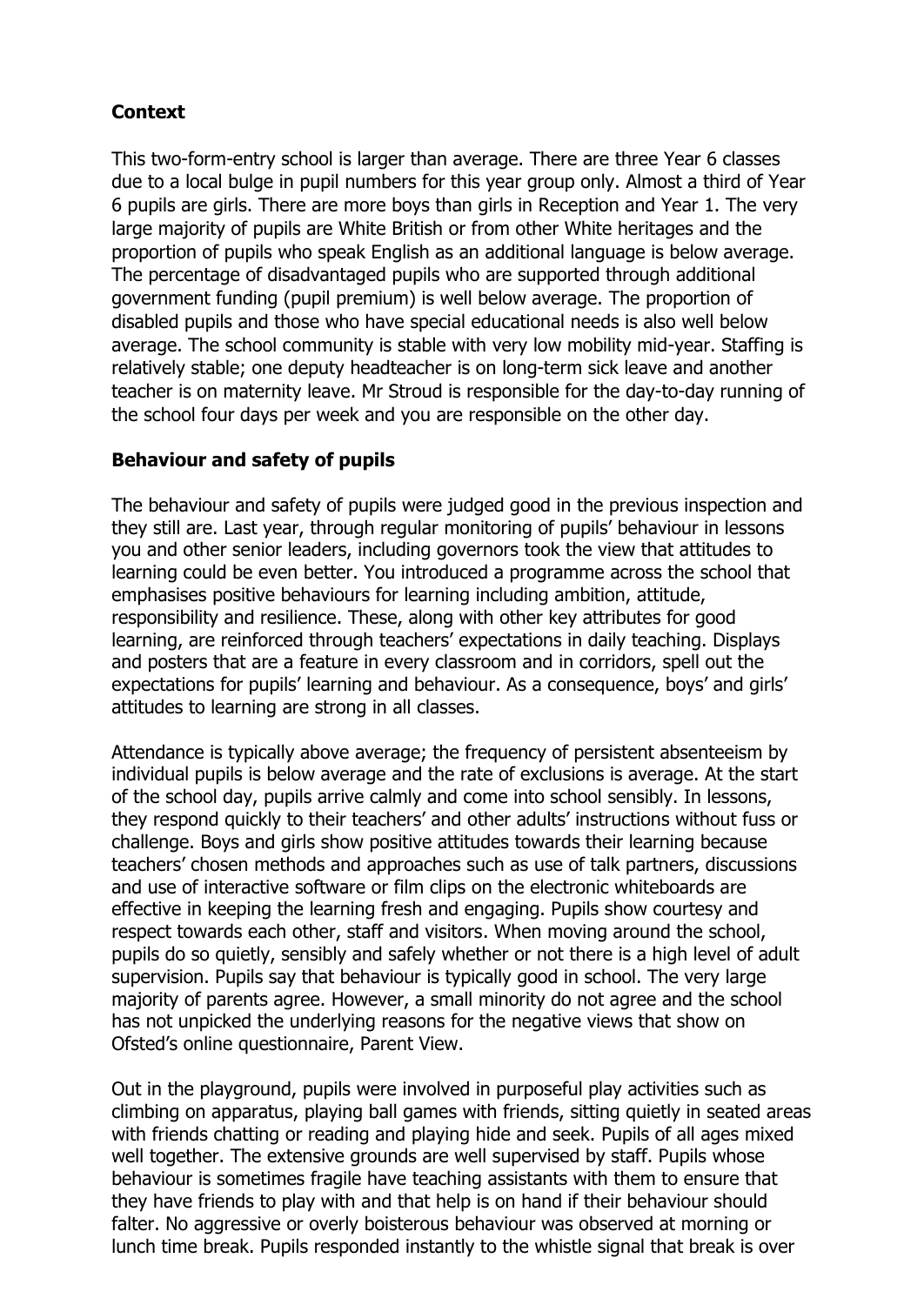and lined up quickly and quietly to return to class and continue their learning. Similarly, at the end of the school day, pupils left the building calmly and happily.

Staff (including midday lunchtime supervisors), nominate vulnerable pupils to have access to the 'Beecroft Room' from time to time at lunchtime. This reduces the length of time they spend outside with all other pupils which for them can be too long if they are emotionally fragile. This provision works well because they are encouraged to bring a friend and levels of staff supervision are high. These friends and the staff model excellent personal social skills for the chosen pupils to follow and emulate. Staff and pupils engage in play that encourages high levels of communication and cooperation that develop their personal skills and spiritual, moral, social and cultural development well. Even so, these same pupils sometimes struggle to start the school day positively because they are anxious or upset. Support from teaching assistants is always available in these instances with one-toone support and encouragement given until their anxiety reduces. Nonetheless, the assistants are not briefed sufficiently on the teaching that is taking place in the classroom so that they are in a position to prepare the pupils and promote their smooth transition into class.

The school's work to keep pupils safe is effective. Pupils were certain that bullying is extremely rare and that staff would consider racist comments as very serious indeed. In discussions, pupils came across as inclusive young people. They were sure that no-one is left out or called names because of their appearance, their family background, their special needs or the colour of their skin and confirmed that they were not at risk of harassment or discrimination. Pupils had a good understanding of e-safety especially issues around cyber-bullying which has high profile in the curriculum. 'Anti-bullying ambassadors' support pupils in the playground by sorting out minor disagreements, helping staff, playing games and finding friends. Strong relationships with adults ensure that pupils feel safe to share their feelings and concerns in the knowledge that they will get help from staff if needed.

You, and senior leaders and governors ensure that the ethos and culture within the school promotes good behaviour and that staff manage behaviour well. The statutory policies to promote positive behaviour and anti-bullying are accessible to parents. Safeguarding arrangements for recruitment and vetting of staff meet requirements and you and other leaders do not hesitate to refer to relevant external any concerns about individual pupils should they occur. Nonetheless, there is room for improvement in implementing the policies systematically and effectively. Systems for staff to report concerns lack clarity in these policies. Those for monitoring and evaluating outcomes for pupils' behaviour, safety and attendance are not rigorous enough so that all senior leaders have a sufficiently detailed overview.

### **Priorities for further improvement**

- Ensure that systems for reporting concerns about individual pupils are clear, universally understood by staff and reflected accurately in the relevant policies.
- Sharpen arrangements for monitoring behaviour, attendance and safety and summarise the outcomes to share across the leadership team and the governing body.